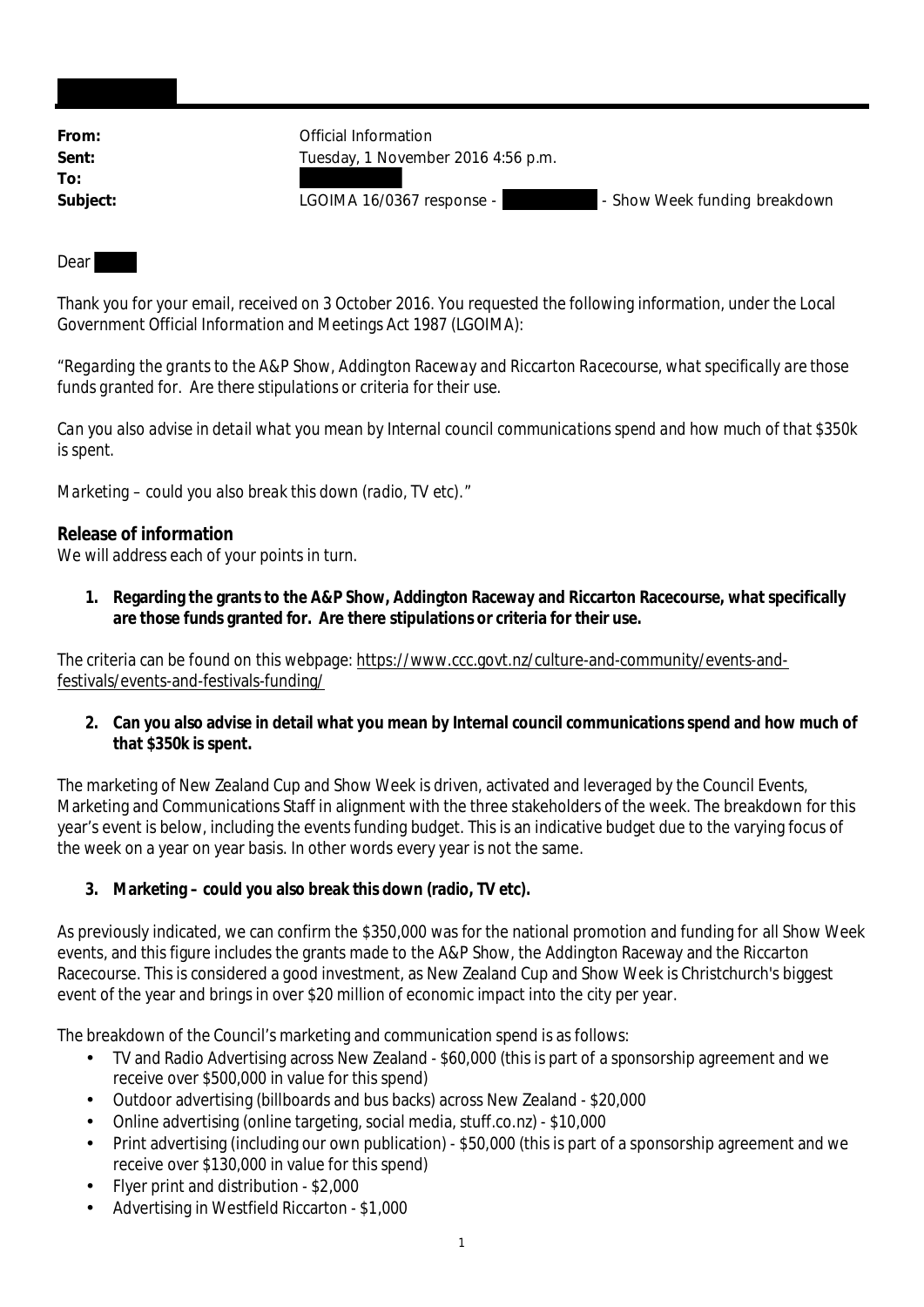- The remainder of the total includes items such as photography, TVC production, printing, city activation (installations of fence wrap, street flags etc), website hosting and updates, and on-site activations.
- The \$350,000 also includes a contingency of \$10,000.

You have the right to ask the Ombudsman to investigate and review our decision. Complaints can be sent by email to info@ombudsman.parliament.nz, by fax to (04) 471 2254, or by post to The Ombudsman, PO Box 10152, Wellington 6143.

**Publication of responses to LGOIMA requests**

Please note: our LGOIMA responses may be published on the Christchurch City Council website a month after they have been responded to, with requesters' personal details withheld. If you have any concerns about this please contact the Official Information team on officialinformation@ccc.govt.nz.

Yours sincerely,

**Anna Sinclair** Public Information Adviser Office of the Chief Executive Christchurch City Council 53 Hereford Street, Christchurch 8011 PO Box 73016, Christchurch 8154

**From:** Official Information **Sent:** Tuesday, 4 October 2016 12:25 p.m. **To:** Subject: LGOIMA 16/0368 response - **- The Show Week funding breakdown** 

Dear

Thank you for your email.

We are handling this as a new request under the Local Government Official Information and Meetings Act 1987 (LGOIMA). Your request has been forwarded to the appropriate Christchurch City Council staff, and we will provide a response or update within 20 working days of the date we received your request.

Yours sincerely,

**Anna Sinclair** Public Information Adviser Office of the Chief Executive Christchurch City Council 53 Hereford Street, Christchurch 8011 PO Box 73016, Christchurch 8154

## **From: Sent:** Monday, 3 October 2016 6:06 p.m. **To:** Official Information Subject: RE: OMBUD LGOIMA 16/004 response -  $\blacksquare$  - Christchurch Show Week funding

Dear Anna,

Thank you for the provision of the information.

Regarding the grants to the A&P Show, Addington Raceway and Riccarton Racecourse, what specifically are those funds granted for. Are there stipulations or criteria for their use.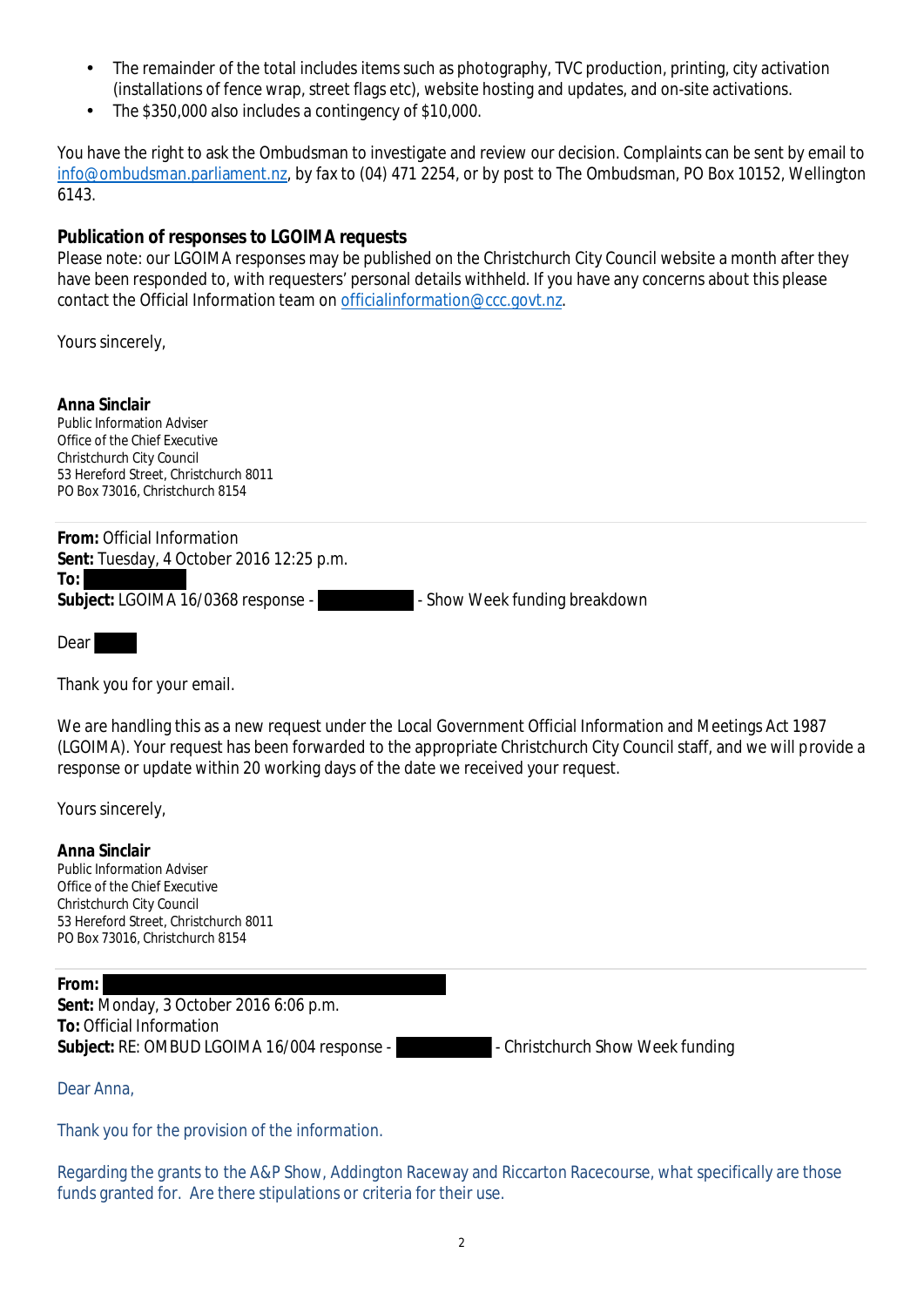Can you also advise in detail what you mean by Internal council communications spend and how much of that \$350k is spent.

Marketing – could you also break this down (radio, TV etc).

## Regards

**From:** Official Information [mailto:OfficialInformation@ccc.govt.nz] **Sent:** Tuesday, 20 September 2016 4:57 PM **To:** Subject: OMBUD LGOIMA 16/004 response - **- - - - - - - - Christchurch Show Week funding** 

**Dear** 

Following discussion with the Ombudsman's Office, the Council has decided to reassess the information provided to you in relation to Show Week funding. Due to the timeframe of the question and the funding reviews that were in progress at that point in time, we initially withheld the breakdown of funding. However, we can now provide the amount that the Council invested in the A&P Show.

In 2015, the Council granted \$90,000 to the A&P Show, as well as \$10,000 to the Addington Raceway and \$10,000 to the Riccarton Racecourse. The remainder of the \$350,000 was spent on internal Council communications and marketing.

Kind regards, Anna

**Anna Sinclair** Public Information Adviser Office of the Chief Executive Christchurch City Council 53 Hereford Street, Christchurch 8011 PO Box 73016, Christchurch 8154

| From: Official Information            |                                  |
|---------------------------------------|----------------------------------|
| Sent: Tuesday, 19 July 2016 4:57 p.m. |                                  |
| To:                                   |                                  |
| Subject: LGOIMA 16/0228 response -    | - Christchurch Show Week funding |

Dear

Thank you for your email, received on 30 June 2016. You requested the following information, under the Local Government Official Information and Meetings Act 1987 (LGOIMA):

"*Can you please advise if the CCC makes any form of financial funding available to any group for any activities during Canterbury Show week, be it the show itself or any of the Cup Day Races. If so can you please provide a list of the organizations and funds provided for 2015*."

**Response**

New Zealand Cup and Show Week is Christchurch's biggest event of the year and brings in over \$20 million of economic impact into the city per year.

We can confirm that in 2015 the Council allocated \$350,000 towards the national promotion and funding of events for the week. We can also confirm that the Council sponsors the A&P Show, but due to commercial sensitivity we